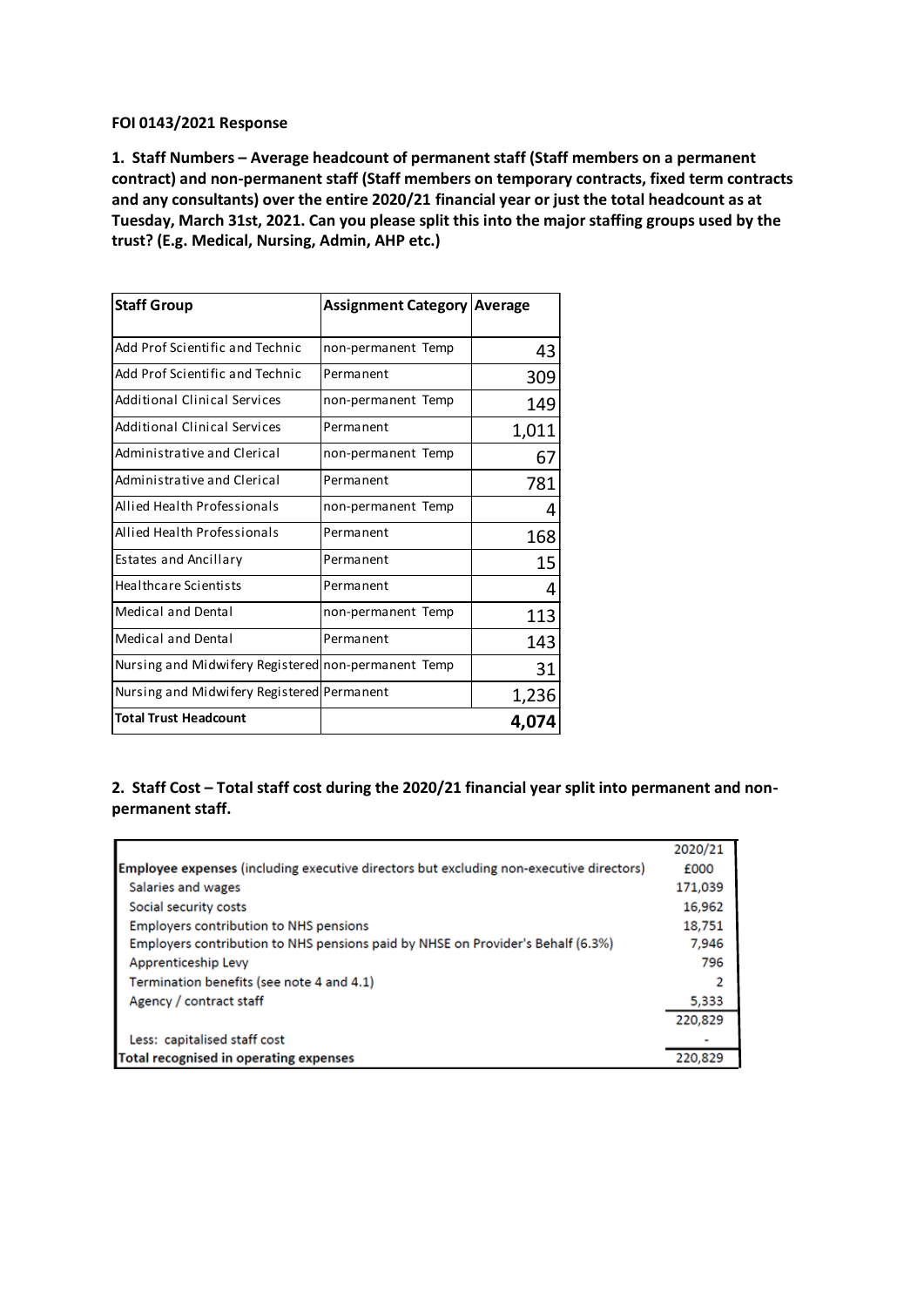| <b>Staff Type</b>                     | Sum of 2021 Actuals |  |
|---------------------------------------|---------------------|--|
| SUB - REG NURSING, MW, HV STAF        | 55,625,348.87       |  |
| SUB - ALLIED HLTH PROFESIONALS        | 8,624,833.06        |  |
| SUB - SCIENTIFIC, THERA, TECH         | 27,939,625.65       |  |
| SUBS - SUPPORT TO NURSING STAF        | 25,611,714.87       |  |
| SUBSTANTIVE - CONSULTANTS             | 17,924,452.92       |  |
| SUBSTANTIVE - CAREER/STAFF GRA        | 4,403,446.10        |  |
| SUBSTANTIVE - TRAINEE GRADES          | 8,872,071.47        |  |
| SUB - INFRA STRUCTURE SUPPORT         | 43,422,462.76       |  |
| <b>BANK REGISTERED NURSES</b>         | 8,878,073.52        |  |
| <b>BANK - ALLIED HEALTH PROFESSIO</b> | 154,996.99          |  |
| BANK - SCIE, THERA, TECH              | 244,908.50          |  |
| <b>BANK - SUPPORT TO NURSING STAF</b> | 11,360,064.92       |  |
| <b>BANK - NON MED NON CLINICAL ST</b> | 1,638,744.52        |  |
| <b>AGENCY REGISTERED NURSES</b>       | 1,317,503.45        |  |
| AGENCY ALLIED HEALTH PROFESSIO        | 20,239.08           |  |
| <b>AGENCY - STT STAFF</b>             | 346,397.23          |  |
| AGENCY - HEALTH CARE SCIENTIST        | 66,581.04           |  |
| AGENCY SUPPORT TO NURSING STAF        | 329,379.83          |  |
| <b>AGENCY CONSULTANTS</b>             | 1,144,741.35        |  |
| AGENCY CAREER/STAFF GRADES            | 1,646,421.32        |  |
| AGENCY NON MED NON CLINICAL           | 461,282.50          |  |
| <b>APPRENTICESHIP LEVY</b>            | 795,558.96          |  |
| <b>Grand Total</b>                    | 220,828,848.91      |  |

**3. Agency Hours – Hours worked by agency staff in the 2020/21 financial year split by major staffing groups (E.g. Medical, Nursing, Admin, AHP etc.) and speciality/grade (E.g. Consultants, Registrars, GP, ICU Nurse, Acute Nurse, Occupational therapists, Pharmacists, Health Care Assistants, etc.) depending on how this is reported within the Trust.**

The Trust is unable to provide a response to this query, this is because the data is not collated in the format requested.

Obtaining the requested information will require exhaustive measures that exceeds the threshold of this task.

The Trust therefore, rely on exemption Section 12 of the Freedom of Information Act 2000 to deny this aspect of your request.